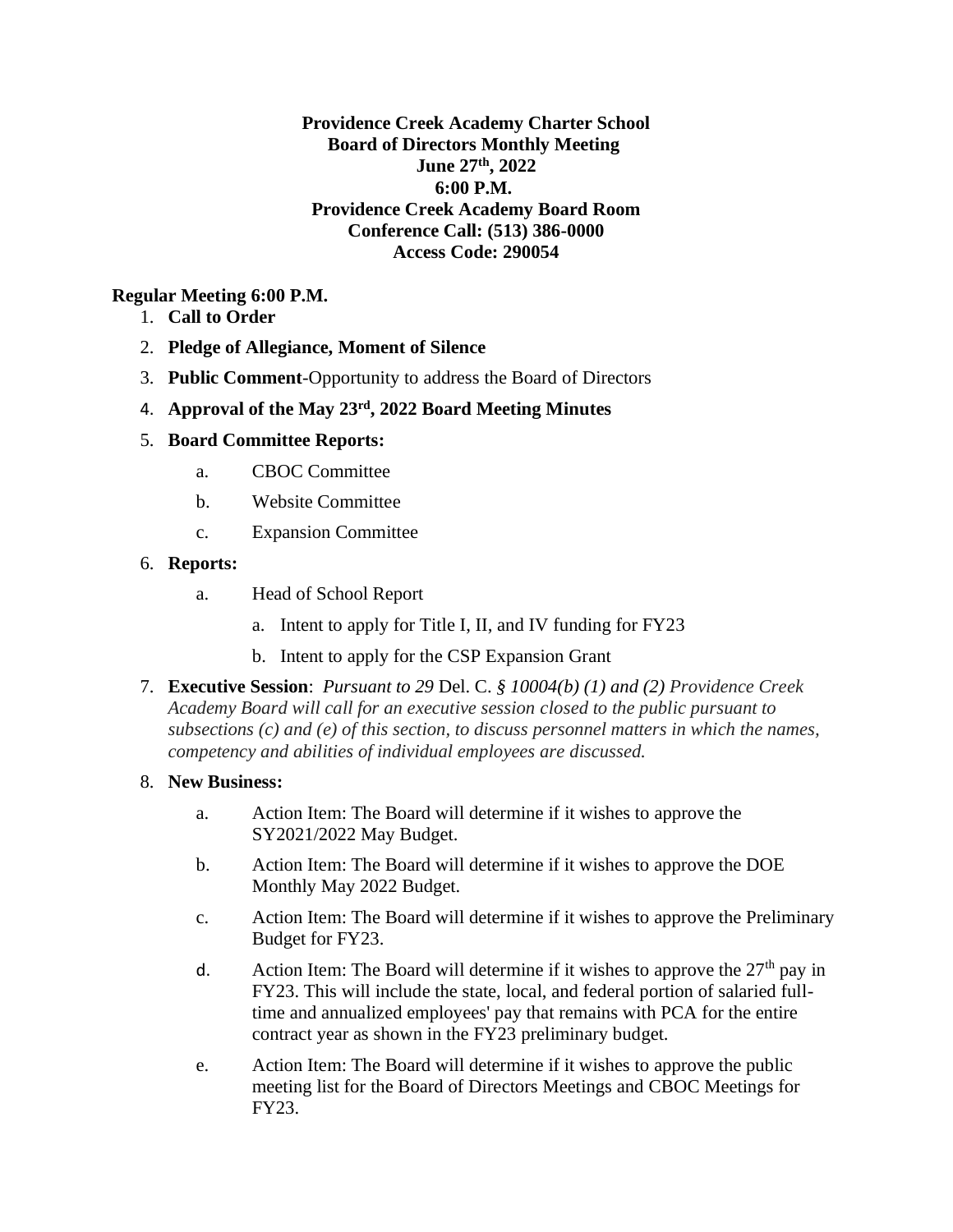- f. Action Item: The Board will determine if it wishes to approve the revised Organizational Chart.
- g. Action Item: The Board will determine if it wishes to approve the general contractor for the Expansion Project should the the general contractor meet the attorney required qualifications.
- h. Action Item: The Board will determine if it wishes to approve the purchase of a school bus, not to exceed \$120,000, as shown in the FY23 Preliminary Budget.
- i. Action Item: The Board will determine if it wishes to approve the purchase of five (5) additional Smart Boards, not to exceed \$20,000, as shown in the FY23 Preliminary Budget.
- j. Action Item: The Board will determine if it wishes to approve the purchase of classroom Chromebooks, teacher laptops, and classroom tablets, not to exceed \$40,000, as shown in the FY23 Preliminary Budget.
- k. Action Item: The Board will determine if it wishes to approve the Wilson Training, not to exceed \$9,000, as shown in the FY23 Preliminary Budget.
- l. Action Item: The Board will determine if it wishes to approve the Diamond Computer Contract Renewal for FY23.
- m. Action Item: The Board will determine if it wishes to approve the Wellness Policy.
- n. Action Item: The Board will determine if it wishes to approve the summer camp field trip to the Franklin Institute on August 10, 2022 in Philadelphia, PA.
- o. Action Item: The Board will determine if it wishes to approve the additional summer hours for the nurse department, not to exceed \$6,500.
- p. Action Item: The Board will determine if it wishes to approve five (5) teacher resident positions for SY22/23 as shown in the FY23 Preliminary Budget.
- q. Action Item: The Board will determine if it wishes to approve the Transportation Assistant position. This is an as needed position to support the transportation department.
- r. Action Item: The Board will determine if it wishes to approve the hire of Kristine Fox as the Transportation Assistant.
- s. Action Item: The Board will determine if it wishes to approve the Social Studies and Science Specialist position.
- t. Action Item: The Board will determine if it wishes to approve the hire of Laurie Poore as the Science and Social Students Specialist, as shown in the FY23 Preliminary Budget.
- u. Action Item: The Board will determine if it wishes to approve the resignation of Courtney Dowell effective August 5, 2022.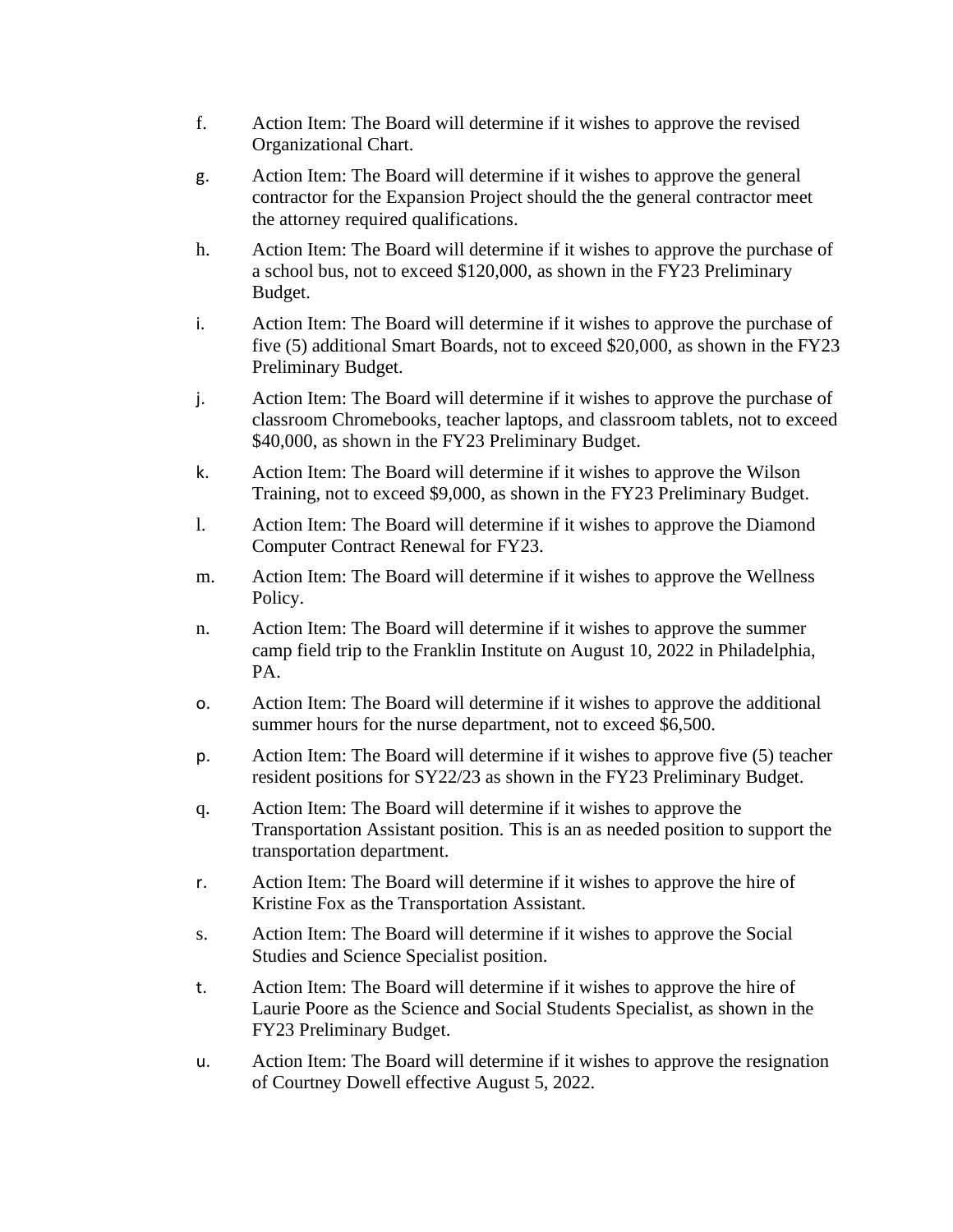- v. Action Item: The Board will determine if it wishes to approve the Human Resources Coordinator position. This position will replace the Director of Human Resources position.
- w. Action Item: The Board will determine if it wishes to approve the hire of Rachael Straightiff as the Human Resources Coordinator, as shown in the FY23 Preliminary Budget.
- x. Action Item: The Board will determine if it wishes to approve the hire of Allison Walker as a  $5<sup>th</sup>$  grade teacher.
- y. Action Item: The Board will determine if it wishes to approve the resignation of Lisa Cusick as a teacher.
- z. Action Item: The Board will determine if it wishes to approve the hire of Eric Pointer as a 5<sup>th</sup> grade teacher.
- aa. Action Item: The Board will determine if it wishes to approve the resignation of Molly Carroll.
- bb. Action Item: The Board will determine if it wishes to approve the hire of Katherine Chapin as a 2nd grade teacher.
- cc. Action Item: The Board will determine if it wishes to approve the resignation of Amanda Silcox.
- dd. Action Item: The Board will determine if it wishes to approve the hire of Sharvelle Cannon as the Dean of Academics, pending completion of her master's program.
- ee. Action Item: The Board will determine if it wishes to approve the part-time Behavior Interventionist position, as shown in the FY23 Preliminary Budget.
- ff. Action Item: The Board will determine if it wishes to approve the hire of Isaiah Kilgo-Felder as the part-time Behavior Interventionist.
- gg. Action Item: The Board will determine if it wishes to approve the hire of Melissa Curley as the Cross-Country Coach, beginning SY22/23. This is an EPER position.
- hh. Action Item: The Board will determine if it wishes to approve the hire of Chrissy Schroeder as a summer camp counselor
- ii. Action Item: The Board will determine if it wishes to approve the hire of Emily Cole as a junior summer camp counselor.
- jj. Action Item: The Board will determine if it wishes to approve the transition of Hummu Saydee from a paraprofessional to a substitute teacher.
- kk. Action Item: The Board will determine if it wishes to approve the hire of Tiffany Credle as a part-time paraprofessional.
- ll. Action Item: The Board will determine if it wishes to approve the resignation of Kari Dennison.